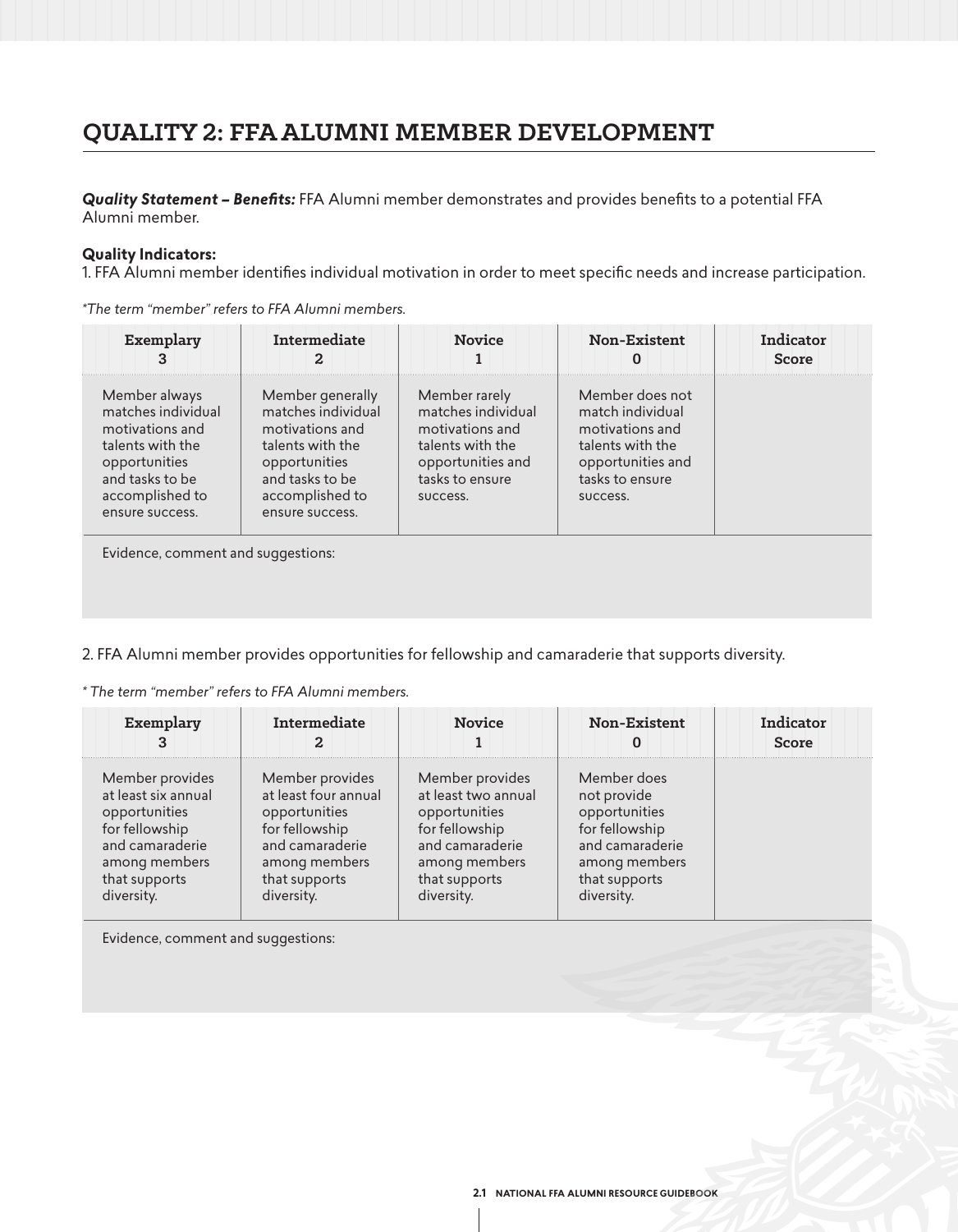#### **{CONTINUED} QUALITY 2: FFA ALUMNI MEMBER DEVELOPMENT**

*Quality Statement - Professional/Personal Development:* FFA Alumni member provides fellow FFA Alumni members with the opportunity to develop professional and/or personal skills through their involvement with FFA Alumni.

### **Quality Indicators:**

3. FFA Alumni member encourages fellow members to develop a personal development plan that promotes movement toward achieving goals and successes through various resources and opportunities.

*\* The term "member" refers to FFA Alumni members.*

| Exemplary<br>3                                                                                                                                                                                                                         | Intermediate<br>2                                                                                                                                                                                                                           | <b>Novice</b>                                                                                                                                                                                                     | Non-Existent<br>0                                                                                                                              | Indicator<br><b>Score</b> |
|----------------------------------------------------------------------------------------------------------------------------------------------------------------------------------------------------------------------------------------|---------------------------------------------------------------------------------------------------------------------------------------------------------------------------------------------------------------------------------------------|-------------------------------------------------------------------------------------------------------------------------------------------------------------------------------------------------------------------|------------------------------------------------------------------------------------------------------------------------------------------------|---------------------------|
| Member always<br>ensures that<br>every FFA Alumni<br>member annually<br>develops,<br>maintains<br>and evaluates<br>a personal<br>development<br>plan to ensure<br>that members<br>are moving<br>toward goals and<br>achieving success. | Member<br>generally ensures<br>that most FFA<br>Alumni members<br>annually create<br>and maintain<br>a personal<br>development<br>plan; however, the<br>annual evaluation<br>of progress<br>toward goals is<br>not consistently<br>present. | Member attempts<br>to ensure that a<br>few FFA Alumni<br>members create<br>a personal<br>development<br>plan but does<br>not have a plan in<br>place to maintain<br>and evaluate the<br>progress toward<br>goals. | Member does not<br>utilize a personal<br>development<br>plan to ensure<br>that members<br>are moving<br>toward goals and<br>achieving success. |                           |
| Evidence, comment and suggestions:                                                                                                                                                                                                     |                                                                                                                                                                                                                                             |                                                                                                                                                                                                                   |                                                                                                                                                |                           |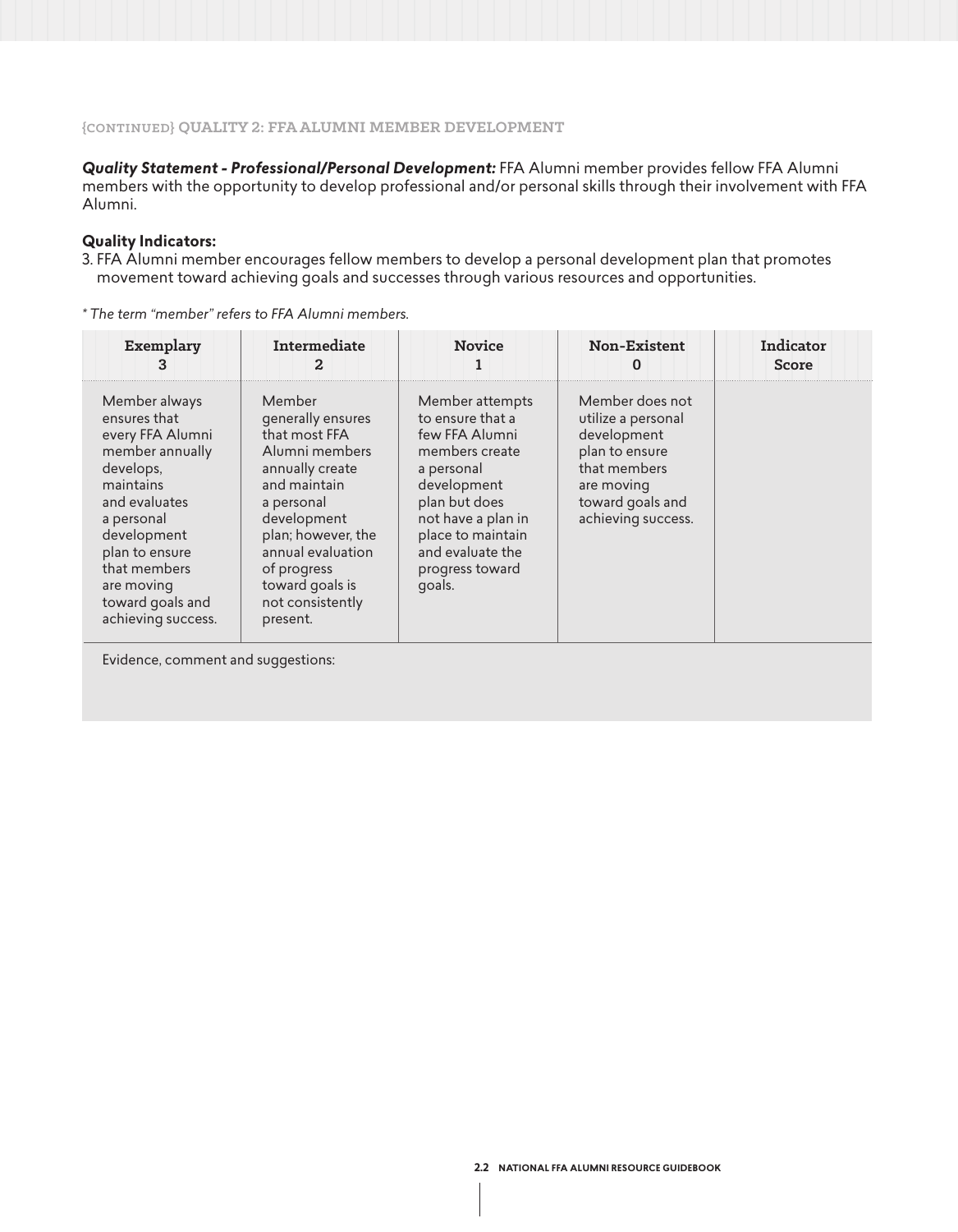### **{CONTINUED} QUALITY 2: FFA ALUMNI MEMBER DEVELOPMENT**

## *Quality Statement - Member Recruitment:* FFA Alumni member increases FFA Alumni membership and creates a plan for retention.

#### **Quality Indicators:**

4. FFA Alumni members identify and successfully utilize the appropriate tools and resources to increase membership participation.

*\* The term "member" refers to FFA Alumni members.*

| Exemplary                                                                                                                      | Intermediate                                                                                                                 | <b>Novice</b>                                                            | <b>Non-Existent</b>                                                              | Indicator<br><b>Score</b> |
|--------------------------------------------------------------------------------------------------------------------------------|------------------------------------------------------------------------------------------------------------------------------|--------------------------------------------------------------------------|----------------------------------------------------------------------------------|---------------------------|
| Member always<br>seeks innovative<br>tools to increase<br>participation and<br>utilizes the tools<br>to demonstrate<br>change. | Member regularly<br>seeks innovative<br>tools to increase<br>participation and<br>effectively utilizes<br>appropriate tools. | Member rarely<br>seeks innovative<br>tools to increase<br>participation. | Member does<br>not seek out<br>innovative tools<br>to increase<br>participation. |                           |
| Fortuit and a communication of a communication of                                                                              |                                                                                                                              |                                                                          |                                                                                  |                           |

Evidence, comment and suggestions:

5. FFA Alumni members develop and implement a clear, concise recruitment and retention plan and revise the plan annually based upon evaluation.

*\* The term "member" refers to FFA Alumni members.*

| Exemplary<br>з                                                                                                                                                                                 | Intermediate                                                                                                                                                                              | <b>Novice</b>                                                                                               | Non-Existent<br>O                                                | Indicator<br><b>Score</b> |
|------------------------------------------------------------------------------------------------------------------------------------------------------------------------------------------------|-------------------------------------------------------------------------------------------------------------------------------------------------------------------------------------------|-------------------------------------------------------------------------------------------------------------|------------------------------------------------------------------|---------------------------|
| Member<br>always works<br>collaboratively<br>with stakeholders<br>to create a clear<br>and concise<br>recruitment and<br>retention plan<br>that is evaluated<br>annually to ensure<br>success. | Member has<br>a general<br>recruitment<br>and retention<br>plan in place<br>and is working<br>collaboratively<br>with stakeholders<br>to evaluate the<br>current plan's<br>effectiveness. | Member is<br>beginning to work<br>with stakeholders<br>to create a<br>recruitment and/or<br>retention plan. | Member has no<br>recruitment or<br>retention plan<br>identified. |                           |

Evidence, comment and suggestions: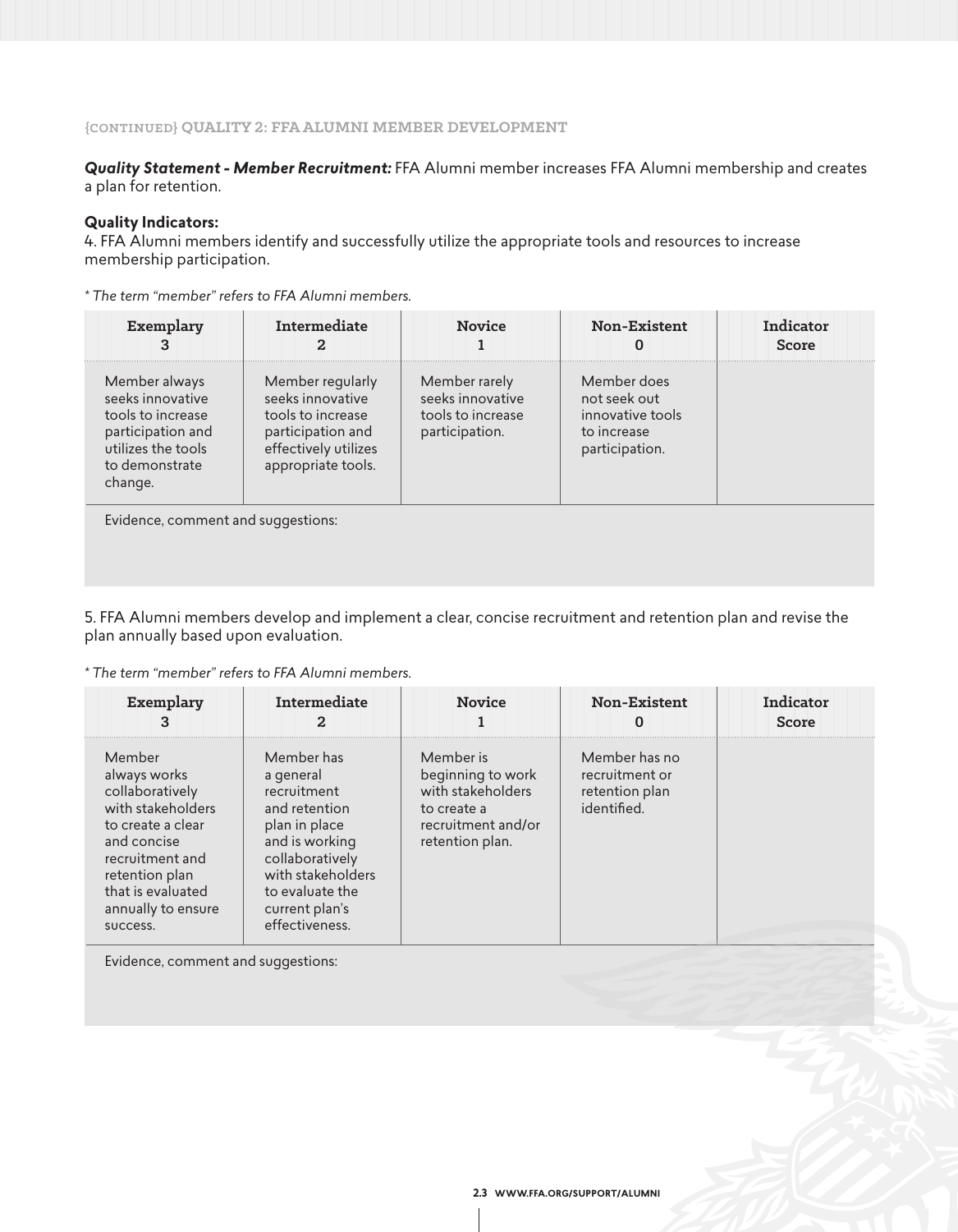#### **{CONTINUED} QUALITY 2: FFA ALUMNI MEMBER DEVELOPMENT**

## **SUMMARY SCORING RUBRIC**

| <b>Quality Indicator Scores</b><br>  Intermediate = 2   Novice = 1   Non-Existent = 0<br>Exemplary $=$ 3                                                                                             | <b>Score</b><br>Summary |
|------------------------------------------------------------------------------------------------------------------------------------------------------------------------------------------------------|-------------------------|
| 1. FFA Alumni member identifies individual motivation in order to meet specific needs and<br>increase participation.                                                                                 |                         |
| 2. FFA Alumni member provides opportunities for fellowship and camaraderie that support<br>diversity.                                                                                                |                         |
| 3. FFA Alumni member encourages fellow members to develop a personal development plan<br>that promotes movement toward achieving goals and successes through various resources and<br>opportunities. |                         |
| 4. FFA Alumni members identify and successfully utilize the appropriate tools and resources to<br>increase membership participation.                                                                 |                         |
| 5. FFA Alumni members develop and implement a clear, concise recruitment and retention plan<br>and revise the plan annually based upon evaluation.                                                   |                         |
| Total                                                                                                                                                                                                |                         |

|   |        | <b>Novice</b> | Non-Exis<br>™ent ∶ |
|---|--------|---------------|--------------------|
| 5 | $\sim$ |               |                    |

The score for the Quality 2: FFA Alumni Member Development must be 9 or above to meet this quality.

**Not Met**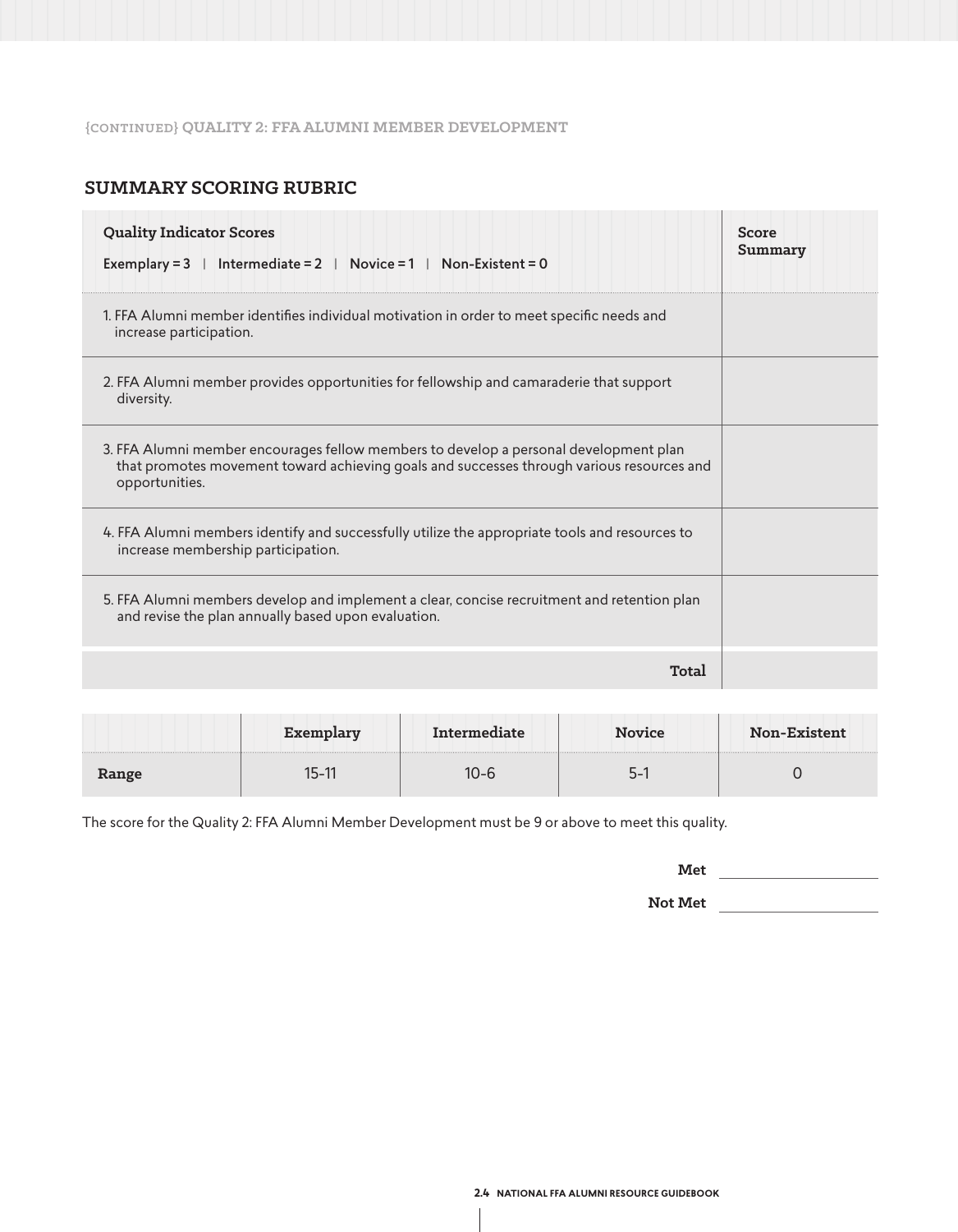# **MEMBERSHIP OPTIONS**

National FFA Alumni membership is open to anyone interested in supporting FFA, agricultural education, agriculture or volunteerism through their gifts of time, talent and financial resources. Membership in the FFA Alumni includes many rights, benefits and privileges; however, no level of membership entitles any member to act for and/or on behalf of any local, state or the National FFA Alumni Association regarding any policy or position unless granted by and through the bylaws and/or is otherwise granted specifically, in writing, by the National FFA Alumni Association.

*Note: These forms of membership are intended to be recognized at all levels. Given the autonomy of state and local FFA Alumni affiliates it is up to these affiliates if they would like to collect and set any dues that they may access to any of these membership types. National FFA Alumni will recognize these memberships at all levels.* 

# **Annual Membership**

Annual membership is open to anyone interested in supporting and advocating for FFA, agricultural education, agriculture or volunteerism through their gifts of time, talent, and financial resources on a yearly basis. Annual members receive the National FFA Alumni *New Visions* newsletter, the opportunity to subscribe to FFA New Horizons magazine for \$2.50 per year, the ability to attend personal and professional development conferences and conventions, additional sponsor benefits and a voice in alumni business.

# **Lifetime Membership**

Lifetime membership is a one-time **INVESTMENT** in the future of our organization. Your investment ensures that FFA and FFA Alumni will be around for future generations of agriculturalists and to help us reach as many members as we possibly can so that they can exert an influence in their home and community. Alumni members receive a membership card, a membership certificate, a lifetime subscription to the *New Visions* newsletter, a lifetime subscription to *FFA New Horizons* magazine, the ability to attend personal and professional development conferences and conventions, additional sponsor benefits and a voice in alumni business. The processing fee covers the cost of the membership packet, postage, staff time, and other expenses associated with servicing a life membership.

# **Corporate Partners**

Businesses and organizations can partner with the National FFA Alumni Association with an annual membership. Benefits include a mention on the national FFA Alumni website, a mention in the National FFA Alumni Convention program, a mention in an issue of New Visions and more.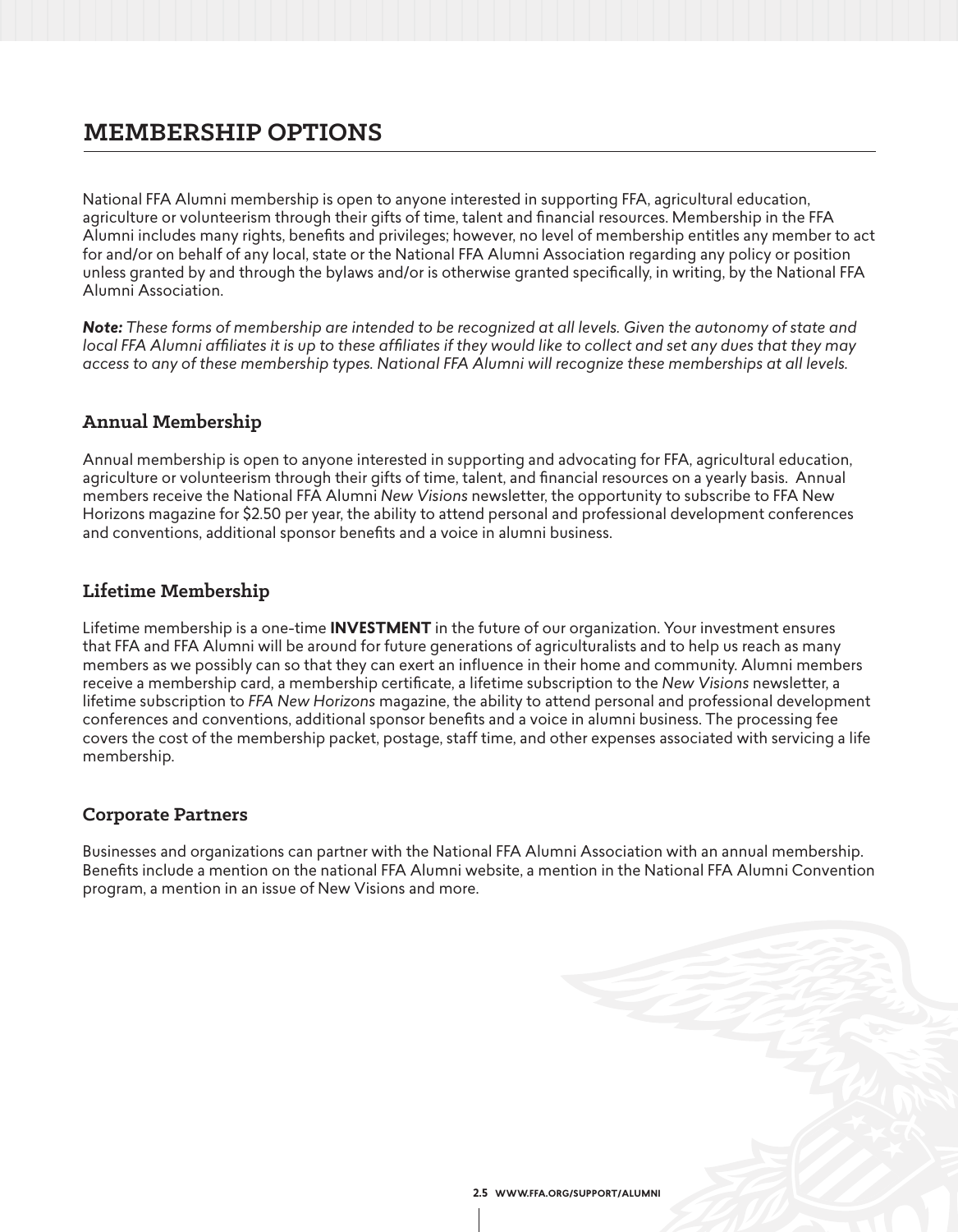## **Associate Membership** *(Effective 2012/2013 membership year)*

The delegate body adopted Associate membership as a free five year national membership provided annually to potential members that are graduating or have recently graduated from high school.

## **Af f iliation Program**

The membership affiliation program is designed to easily mobilize volunteers to support local agricultural education programs and their FFA chapters. This program allows affiliates to provide membership, services, and benefits to an unlimited number of volunteers/supporters for one fee while keeping the rest of their funds right at home for their local programs. This program will also assist the National FFA Alumni in their strategic goal of having an active alumni affiliate in every FFA chapter in the country and dramatically increasing the number of advocates and supporters with time, talent, and resources at the local, state, and national level.

## **Non-Traditional Affiliates**

Non-traditional affiliates are available to groups, businesses and corporations as a means of providing their members/employees an opportunity to individually and collectively help support agricultural education programs and FFA chapters as a unified Alumni affiliate without being tied directly to a local FFA chapter. Non-traditional affiliates connect geographically-separate, yet otherwise-linked individuals to one another and allow them to rally around nearby chapters, even if those chapters are not their home chapters. This connection allows them to be a helping hand to local FFA advisors, as well as to state associations and the national organization.

*For more information on any of these membership options or directions on how to become a member visit the Become a Member page under alumni on FFA.org*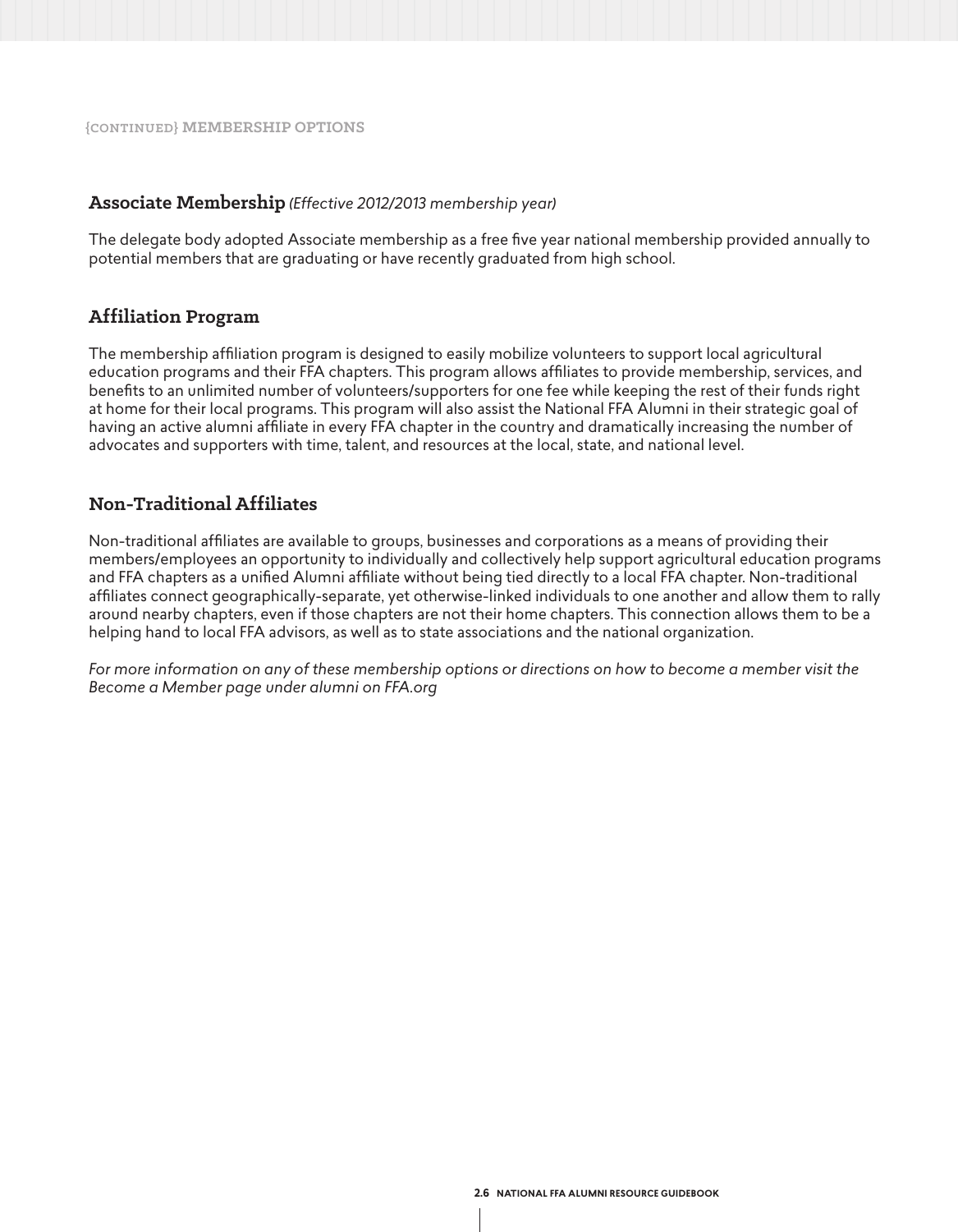# **ALUMNI MEMBERSHIP BENEFITS**

The FFA mission is to make a positive difference in the lives of students by developing their potential for premier leadership, personal growth and career success through agricultural education. Ask any alumni member why they became a member and with almost 100 percent certainty they will answer "To make a difference in student's lives". As alumni the biggest benefit that we can receive is knowing that our service truly makes a difference in the lives of students. After all, isn't that why we are here? Alumni members volunteer to help students evolve and find their passion in agriculture which then allows them to evolve into better people because of those experiences. Below are some additional benefits that come with membership in the National FFA Alumni Association.

To find out how to participate in the following benefit programs please go to the *Alumni Member Benefits* page under Alumni on FFA.org and remember to check back regularly for new benefit programs.

## **\$500 DODGE CASH ALLOWANCE**

As part of Dodge's continuing commitment to the next generation of American farmers, this program gives eligible **FFA member and Alumni** a \$500 cash allowance the retail purchase (Type Sale 1 or B) or lease (Type Sale L or E) of an eligible vehicle.

## **La Quinta Inns and Suites Discount**

### *Receive a nationalwide discount at La Quinta Inn and Suites*

- Clean, spacious, and comfortable guestroom accommodations
- Complimentary deluxe continental breakfast and high-speed Internet access
- Coffee maker, hair dryer, iron, and ironing board in each guestroom
- La Quinta returns program where you can earn frequent guest rewards points for every dollar you spend at La Quinta hotels! Redeem your points for valuable rewards including free nights, airline miles and much more www.lq.com/returns
- FFA discount is available nationwide for business and leisure travel



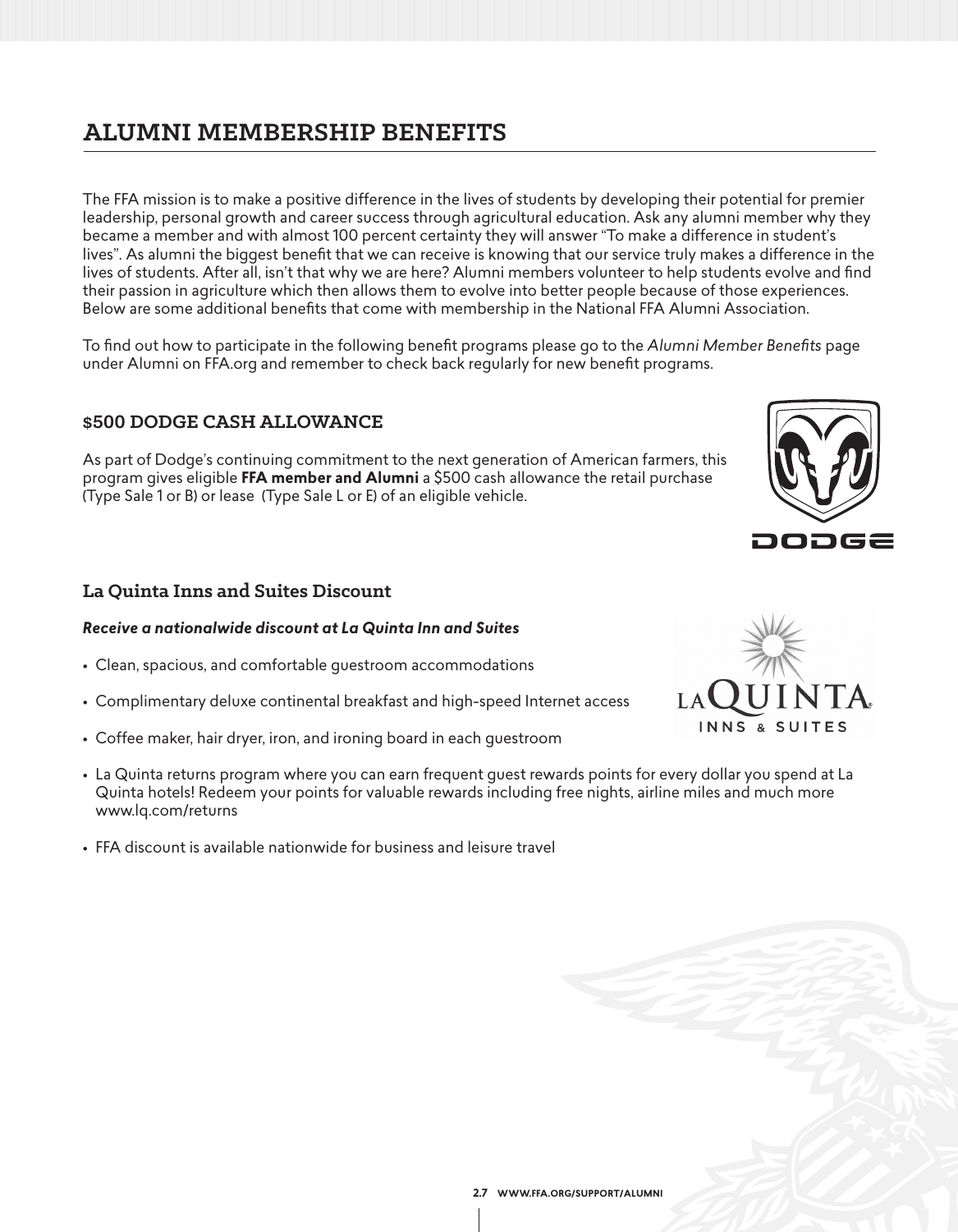# **CONFERENCES AND CONVENTIONS**

## **National FFA Alumni Convention**

Held in conjunction with the National FFA Convention & Expo, the National FFA Alumni Convention FFA Alumni gather at convention to engage with FFA members, instructors and supporters. FFA Alumni play an important part in keeping agricultural education and FFA programs in our local schools. FFA relies on its alumni to garner support for FFA from their local communities, raise funds for chapter activities and scholarships, assist at FFA leadership camps and conferences, and more.

Alumni attending convention set the course of the association during official delegate work, complete elections for the National FFA Alumni Council, recognize outstanding alumni and affiliates, conduct association business, volunteer at convention functions, meet FFA members in Alumni Nation, network and more. Convention is a valuable, worthwhile and enriching experience for not only FFA members but alumni alike.

# **FFA Alumni Development Conference (ADC)**

Alumni Development Conference will challenge you to engage your local community, administrators, business leaders and everyone you meet. This four day conference offers more than 20 different workshops that will lead you through the growth and leadership continuum and help you to find, develop, and use your voice in advocating for agricultural education and FFA.

## *Why should you attend?*

- More than 20 different educational workshops
- Associate member tract
- Motivational guest speakers
- Hands-on training
- Tours of regional agriculture
- Idea sharing, networking, comradery
- Great food and fellowship at Taste of States
- New friends from all across the country